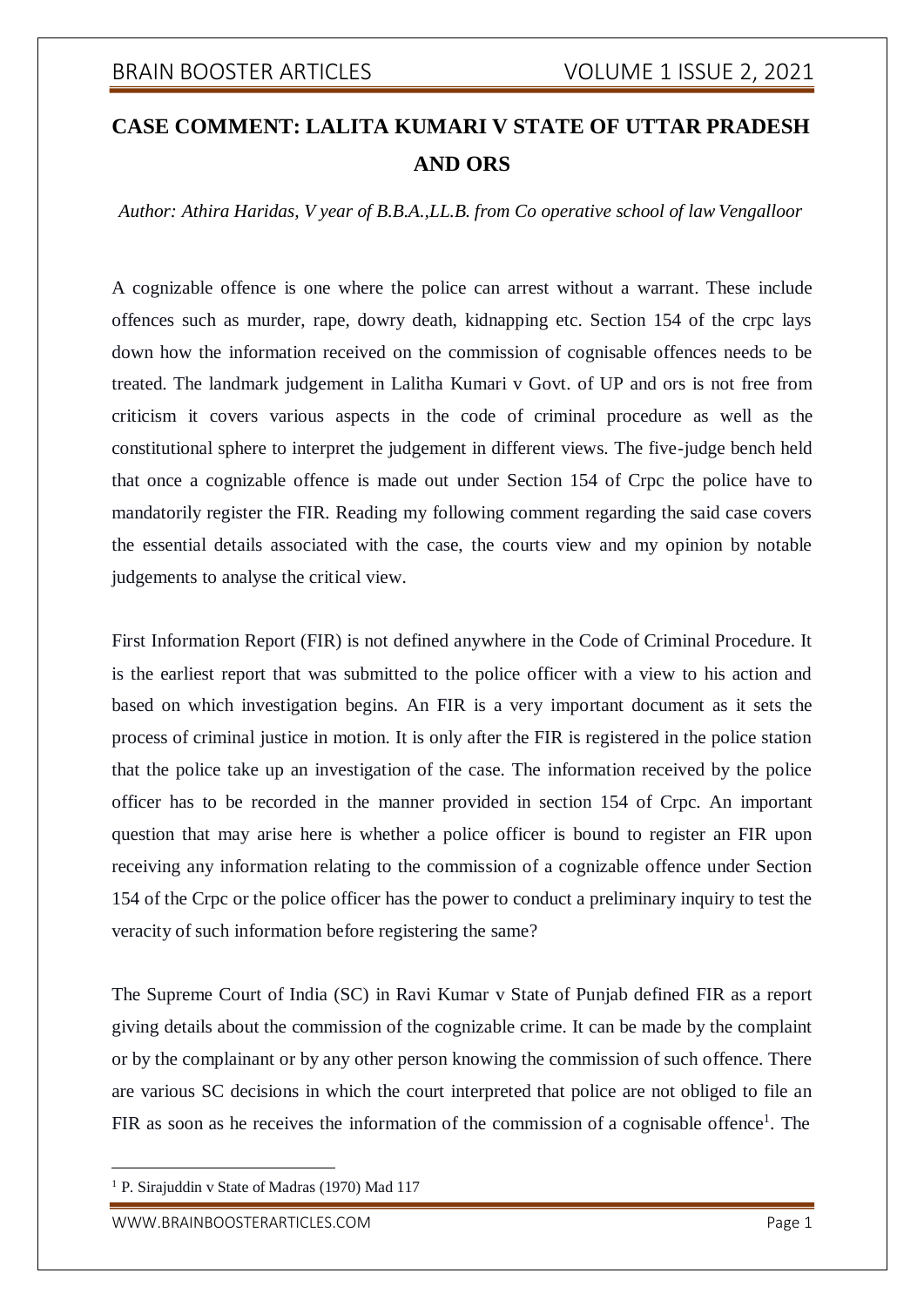police officer is given the discretion to conduct a preliminary enquiry and confirm the commission of the cognisable offence.

Apex court in Lalitha Kumari v State of Uttar Pradesh and ors held that if the information discloses commission of a cognizable offence then registration of FIR is mandatory under Section 154 of CrPC and no preliminary inquiry is permissible in such a situation except in some cases. Here the Supreme court acknowledged that the law surrounding compulsory registration of FIR was uncertain due to conflicting judgements passed by the Courts. This uncertainty led to a referral to the Constitutional Bench of the Supreme Court in this case.

The question which may come to anyone's mind is whether SC took every aspect in mind while deciding that registration of FIR is mandatory under Section 154 of CrPC. The researcher tries to avoid the decision to explain the legal and social crisis associated with the compulsory registration of FIR. This case raises issues other than the statutory rules created, including the issue of preliminary investigation and enquiry associated with it. There is a clear-cut view that mandatory registration of FIR is unconstitutional and will have severe effects on our society. LalitaKumari judgement is a precedent in the criminal law as it makes filing of FIR mandatory, 'reasonableness' or 'credibility' of the received information is not a condition precedent for registration of a case.

In the present case<sup>2</sup>, Bhola Kamath (the petitioner) filed a missing complaint at the police station, as Lalita Kumari, his minor daughter did not return for half an hour and he failed to locate her. Even after filing FIR against the respondents who were the chief suspects, the police took no action to trace Lalita Kumari. According to Bhola Kamat's statement, he has been asked to pay money to start the inquiry and arrest the accused. The writ petition was filed under Article 32 of the constitution by Lalita Kumari (Minor) through her father Shri Bhola Kamat for the issuance of a writ of Habeas Corpus as the officer-in-charge of the police station who did not take any action.

The petitioner stated that even after registration of FIR no concrete steps were taken to recover the minor girl or trace the accused as the amount to a violation of laws by the authority. The petitioner stated to the court that when the officer-in-charge of the police station receives a complaint disclosing a cognizable offence, he has to mandatorily register an

<sup>2</sup> Lalitha Kumari v Govt. of UP and others (2012) SC 1515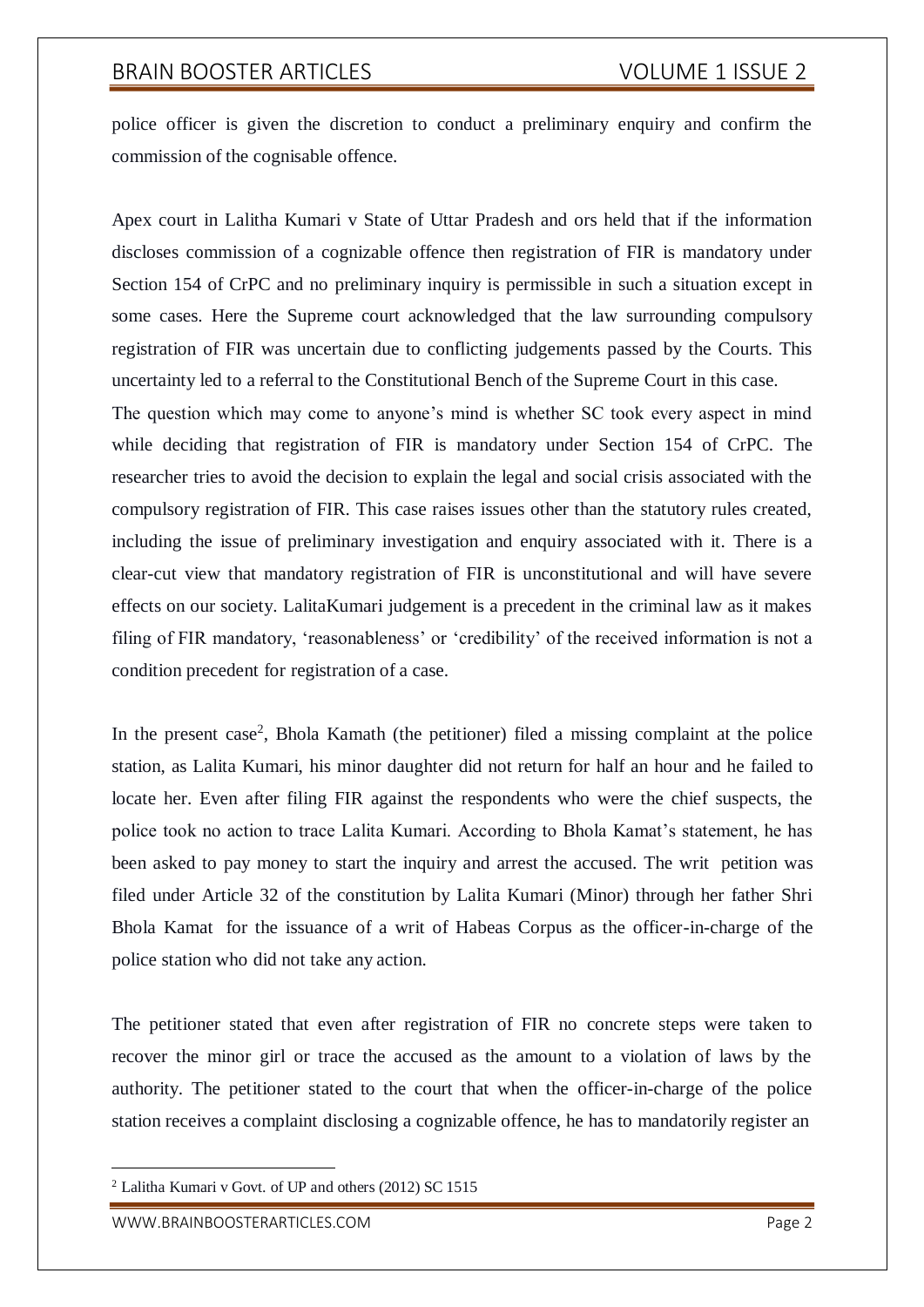FIR under section 154 of the Code of Criminal Procedure. He added that under section 154 of the code there are no implicit provisions relating to Preliminary inquiry and there is no discretion left to the police officer to initiate the investigation and he is bound to act as per the law to find out the fact and issue which is impugned before him.

In support of his arguments, he placed heavy reliance on the judgments like Hiralal Rattanlal v State of U.P<sup>3</sup> and Govindlal Chhaganlal Patel v Agricultural Produce Market Committee, Godhra<sup>4</sup>. The Counsel draws the attention of the court that under Section 154(1) of the Code the word "shall" is used by the Legislation signifying the legislative intention and the police officer must register the FIR.

The counsel for the respondent submitted that the registration of an FIR cannot be subjected to a statistical formula as it is an administrative act requiring the application of mind, scrutiny, and verification of the facts. Court interpreted FIR in a manner that holds that before registering an FIR under Section 154 of the Code, it is open to the police officer to hold a preliminary inquiry to ascertain whether there is a prima facie case of commission of a cognizable offence or not. The learned counsel submitted that a statute should not be interpreted in such a manner where it leads to an absence of any discretion to the police officer especially in Fake cases where registration of an FIR leads to an empty formality. Also, for the receipt and recording of information, the report is not a condition precedent to the setting in motion of a criminal investigation. The counsel submitted to the court that every statute should be interpreted while keeping in mind the provisions of Articles 14, 19 and 21 of the Constitution. In situations like these, a police officer needs to be equipped with the power of conducting a Preliminary inquiry. The constitutional right to equality secured under Article 14 of the Indian Constitution serves as a protection against the arbitrary or unguided exercise of discretionary power conferred upon them by the statute. Notwithstanding the presumption in favour of statutory wisdom and authorities exercising authority in good faith, giving unfettered discretion to government officials through the use of broad and vague language in law clauses, strikes at the very foundations of justice, non-arbitrariness and equality. The Committee on Reforms of Criminal Justice System headed by Dr. Justice V.S. Mali math observed that in Section 154 of the Code of Criminal Procedure, any oral or

<sup>3</sup> Hiranlal Ratanlal v State of U.P and ors (1972)SC 1034

<sup>4</sup> Govindlal Changanlal Patel v Agricultural Produce Market Committee, Godhra and Ors (1975)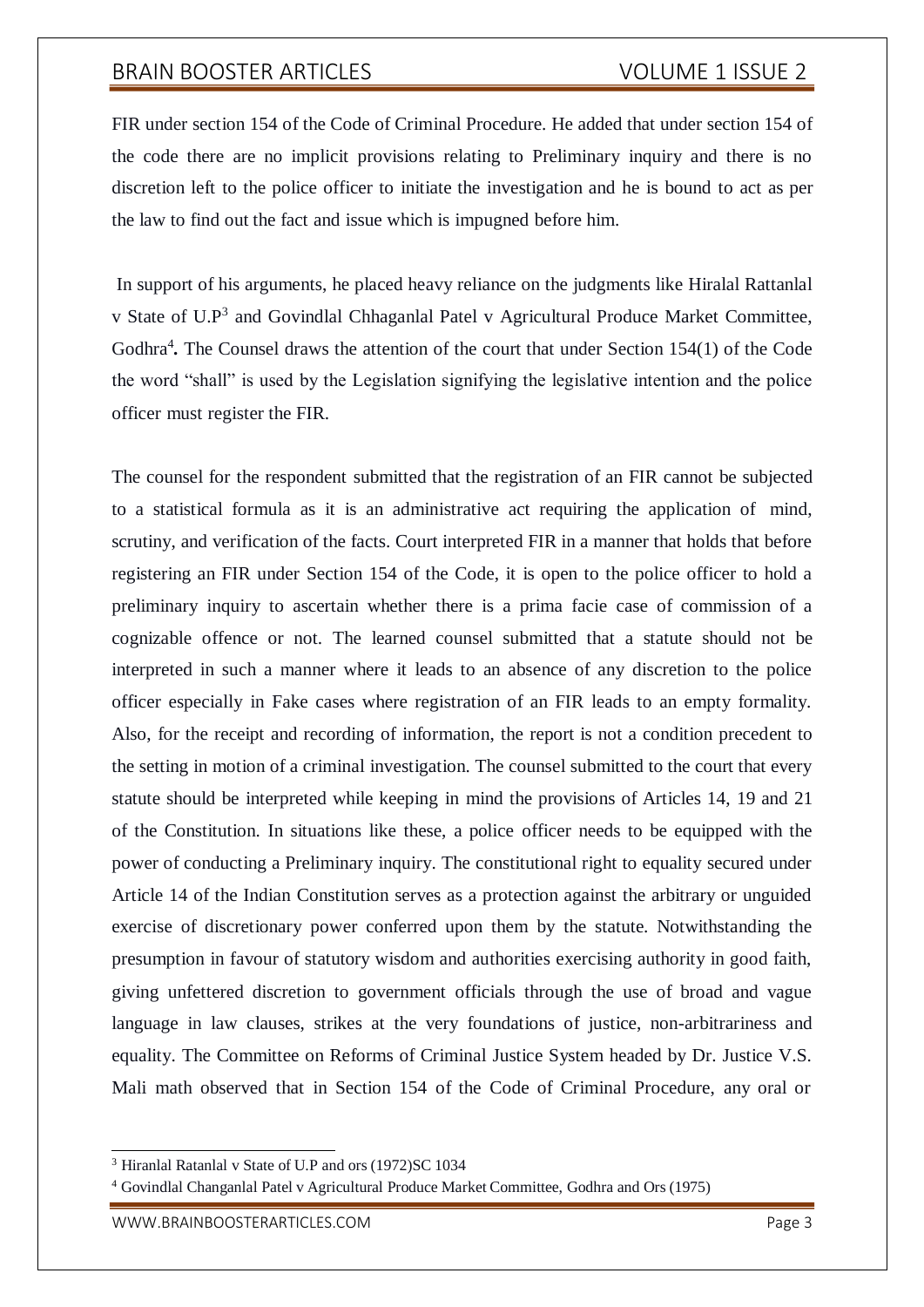written information relating to the commission of a cognizable offence is required to be registered by the office in charge of a police station.

Here the Hon'ble Court must go against the jurisprudence of previous notable judgments of the Supreme Court like Abhinandan Jha v. Dinesh Mishra Here the Supreme Court took great framework in demarking the powers of the police and the judiciary, they explained the duties of the police, in the matter of investigation of offences, as well as their powers, it is necessary to refer to the provisions contained in Chapter XIV of the Code. Sections beginning from Section 154, and ending with Section 176. Section 154 deals with information relating to the commission of a cognizable offence, and the procedure to be adopted in respect of the same. In each of these sections, there is no role of Judiciary, the sections provide guidelines to the police on how to proceed with the Investigation but there is always a discretion to the police officer to conduct a preliminary inquiry in case a complaint does not disclose a Cognizable offence or has doubts over the veracity of the complaint.

The use of the word "shall<sup>5</sup>" leaves out no room for discretion by the police. The use of this word tells us about the legislative intention. The legislative makers have not to use words like 'reasonable complaint' and 'credible information<sup>6</sup>'. The absence of these words shows that 'reasonableness' or 'credibility' of the received information is not a condition precedent for the registration of a case. The use of the word "shall" does not mean police do not have any discretion. If it is a fake case, the FIR would become useless in the end. In that case, the police officer would submit a closure report to the magistrate. The conviction rate in India is very low which indicates the high number of fake cases filed in India. This leads to unnecessary harassment of an innocent person because of unscrupulous complainants. Hence, preliminary inquiry after receiving information should precede the registration of FIR.

In the Nazir Ahmed Case, H.NRishud and Inder Singh v State of Delhi<sup>7</sup> the court held that the Judiciary should not interfere with the police in matters such as Investigation especially of cognizable offence which is the statutory right of the police. The court opined that the functions of the police and judiciary are complementary and not overlapping keeping in mind

<sup>5</sup> Sec 154(1), Code of Criminal Procedure,1973

<sup>6</sup> ibid

<sup>7</sup> H.N Rishud and Inder Singh v the state of Delhi (1955) SCR (1)1150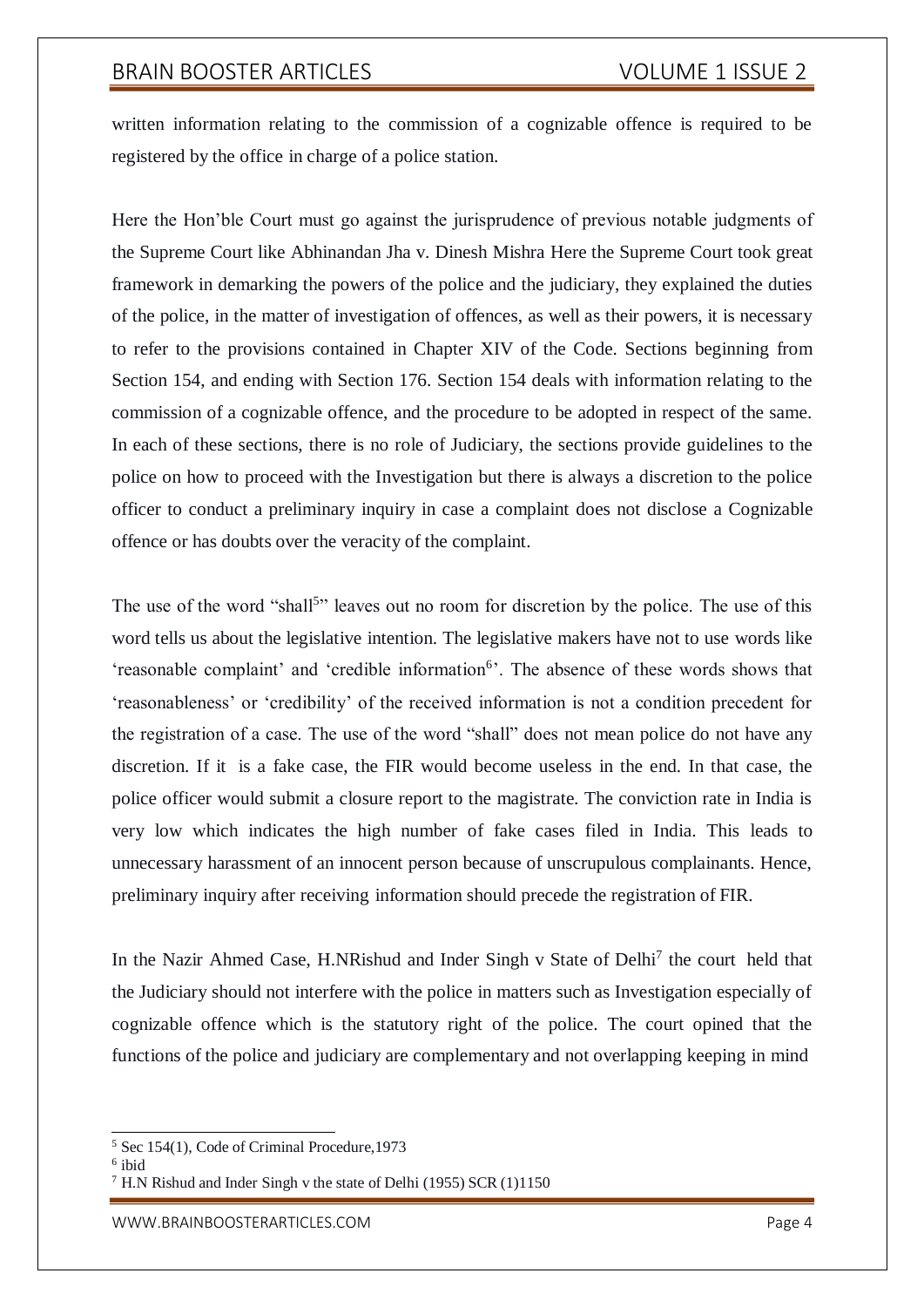individual liberty and law and order situation in the Country. The judiciary role comes into play when a charge is established and not before that.

In Binay Kumar Singh v State of Bihar<sup>8</sup>, the Supreme Court categorically stated that an officer in charge of the police station cannot be expected to register an FIR on receiving information that does not disclose the commission of a cognizable offence. The court observed that it should be open to the officer-in-charge to check the veracity of the complaint and further inquiry whether a cognizable offence has been committed.

In Sevi v State of Tamil Nadu<sup>9</sup> also the court had expressly ruled that before registering the FIR under section 154 of Crpc is open to the station house officer (SHO) to hold a preliminary inquiry to ascertain whether there is a prima facie case of commission of a cognizable offence or not. Lastly, the Bombay High Court has laid general principles governing preliminary inquiry which can be followed by the courts. Such guides give discretion to the police to keep a check on frivolous complaints and also does not cause undue harassment to the accused. Therefore, in the case of Kalpana Kutty v State of Maharashtra<sup>10</sup> the guidelines laid down by the court relating to preliminary inquiry:

- 1. When information relating to the commission of a cognizable offence is received by an officer in charge of a police station, he would normally register an FIR as required by sec 154(1) of the code.
- 2. If the information received indicates the necessity for further enquiry, a preliminary enquiry may be conducted.
- 3. Where the source of information is of doubtful reliability i.e.; an anonymous complaint, the officer in charge of the police station may conduct a preliminary enquiry to ascertain the correctness of the information.
- 4. The preliminary enquiry must be expeditious and as far as possible it must be discreet.
- 5. The preliminary inquiry is not restarted only to cases where the accused are public servants or doctors or professionals holding top positions, in which case preliminary inquiry is necessary will depend on facts and circumstances of each case.

<sup>8</sup> Binay Kumar Singh v State of Bihar (1996) SC 283

<sup>9</sup> Sevi v State of Tamil Nadu (1981) 736 SCC 43

<sup>10</sup> Kalpana Kutty v State of Maharashtra (2007)109 Bom. 483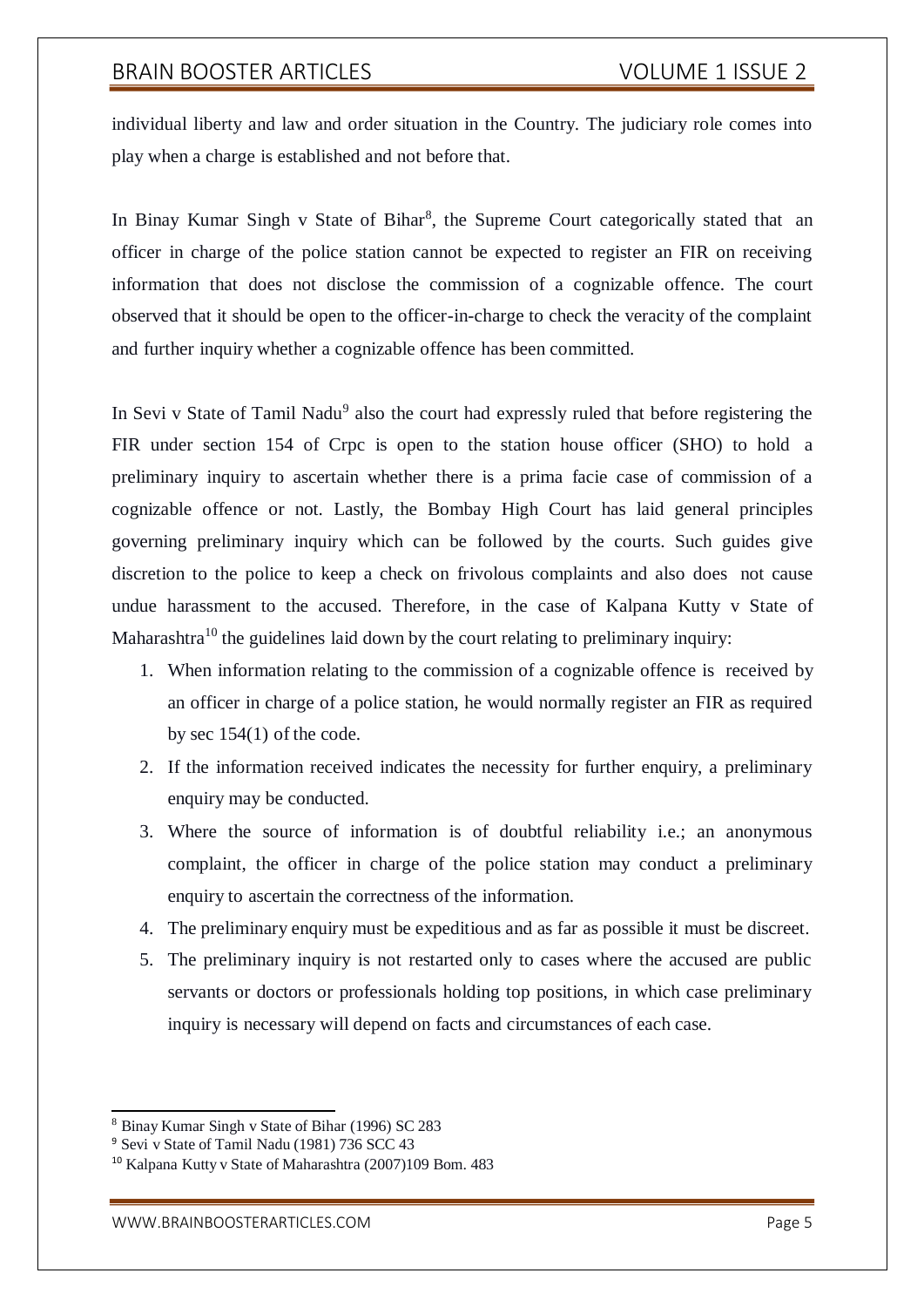The mandatory registration of FIR is contrary to Article 21 of the Indian constitution as it deprives a person of his life and liberty. This becomes even more dangerous when these cases are fake as you are taking an innocent person's liberty based on a fake complaint that violates Article 21 of the constitution. Section 154 must be read in light of Article 21 of the constitution to mean that the police officer must be satisfied that there is a prima facie case for investigation before filing an FIR as there are severe consequences of an FIR filed against an innocent person. If the police officer does not have the power to hold a preliminary investigation then the procedure would become arbitrary. For this purpose, it must be held that police have implied power for preliminary enquiry under Section 154 of the Crpc. Giving discretionary power per sec 154 does not violate Article 14 of the constitution. Only when the authority's discretion is so broad and unguided that it allows for a high likelihood of arbitrary exercise does it draw the sanction of Article 14. While the nature of the discretionary powers bestowed on the government can be wide in some matters if such discretion is guided by appropriate rules and principles that would prevent the abuse of the same. Even if he is guilty, delay shakes his confidence in the system of criminal justice and makes him cynical. The impact of this drama does not confine itself to the accused but extends to his dependents who may be subject to undue suffering. Worse is the effect of delay on complaints or victims whose traumatic suffering the system seems to be heartless. It is a greater paradox that injustice is being done to them in the process of justice.

In the case of Francis Coralie Mullin v Administrator, Union Territory of Delhi<sup>11</sup> the Supreme Court held that Article 21 as interpreted in Maneka Gandhi's case provides that a procedure while depriving a person his life or personal liberty should be fair, reasonable, just and should not be arbitrary. The court has the constitutional power of judicial review whenever there is a deprivation of life or personal liberty by an unjust procedure. In a country like India where the police and judiciary are overburdened with work, if we make registration of FIR mandatory then it will deny justice to those against whom a serious and heinous crime is committed. If justice is time-consuming then fake cases affect the accused severely as his life socially and mentally gets completely changed. If an innocent person is wrongly implicated, he suffers not just from the loss of credibility but also mental stress and his freedom is seriously undermined.

<sup>11</sup> Francis Coralie Mullin v The Administrator, Union (1981) SCR (2)516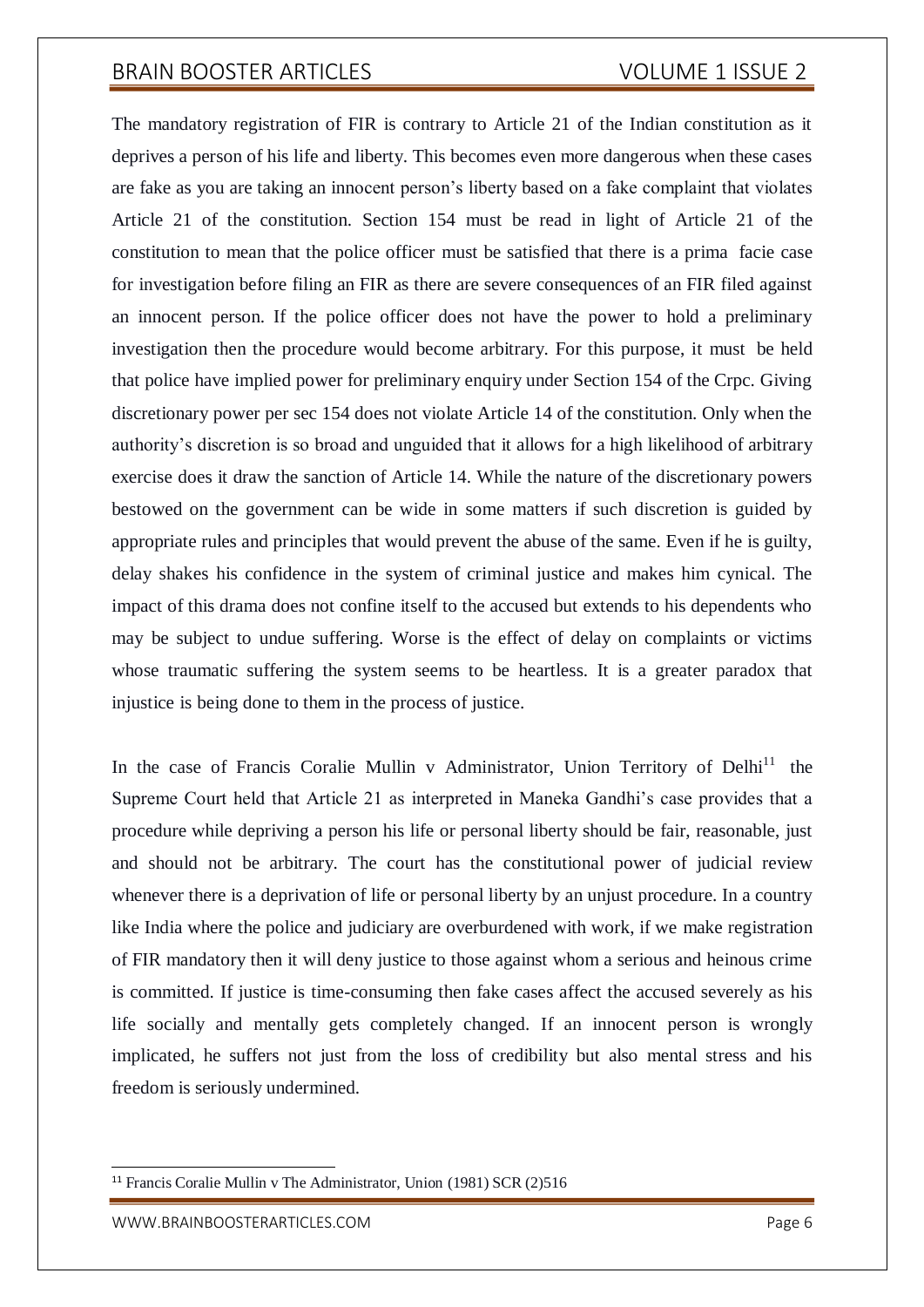A balance needs to be drawn between the rights of the victim and the accused. FIR must not be made mandatory as it increases the likelihood of its misuse. On the other hand, there should be some guidelines for police officers to finish the preliminary enquiry. There should be a set timeline to finish the preliminary enquiry. The police must finish the preliminary enquiry within that time frame. After the preliminary enquiry, if the police are satisfied that the case is genuine and a cognisable offence took place, the police officer must file the FIR. A copy of the pre-investigation report should be forwarded to the complainant. while discussing the nature of FIR, one must take some things into account like the number of fake cases is very large in number. It is a serious concern owing to the potential for abuse. If we make the filing of FIR mandatory in nature then it will become problematic. Police must have some discretion in deciding the credibility of the information received. If no prima facie case is made then it must not be made mandatory for them to file an FIR. According to the Report of National Crime Records Bureau (NCRB) , people that are not convicted of any crime and are facing trial in a court of law till the year 2017 and some of them had mental abnormalities also. On average, every day four people die in prison. Seventy per cent of the convicts are illiterate. It will create unnecessary fear in the minds of people that a small act by them can lead to the filing of registration against them as revenge.

The position held by the three-judge bench of Lalita Kumari v. Govt of UP is a correct legal position and it should be revisited. Criminal procedural law has to embody principles of natural justice and the constitutional guarantees must be safeguarded. A balance has to be struck between speedy trial and fair trial and the principles of natural justice cannot be compromised to achieve speedy dispensation of justice. Therefore, I conclude that a delicate balance has to be maintained between the interest of society and protecting the liberty of an individual. The Liberty of an individual has to be zealously guarded by the law. Detention for even a single minute would amount to an invasion of liberty.